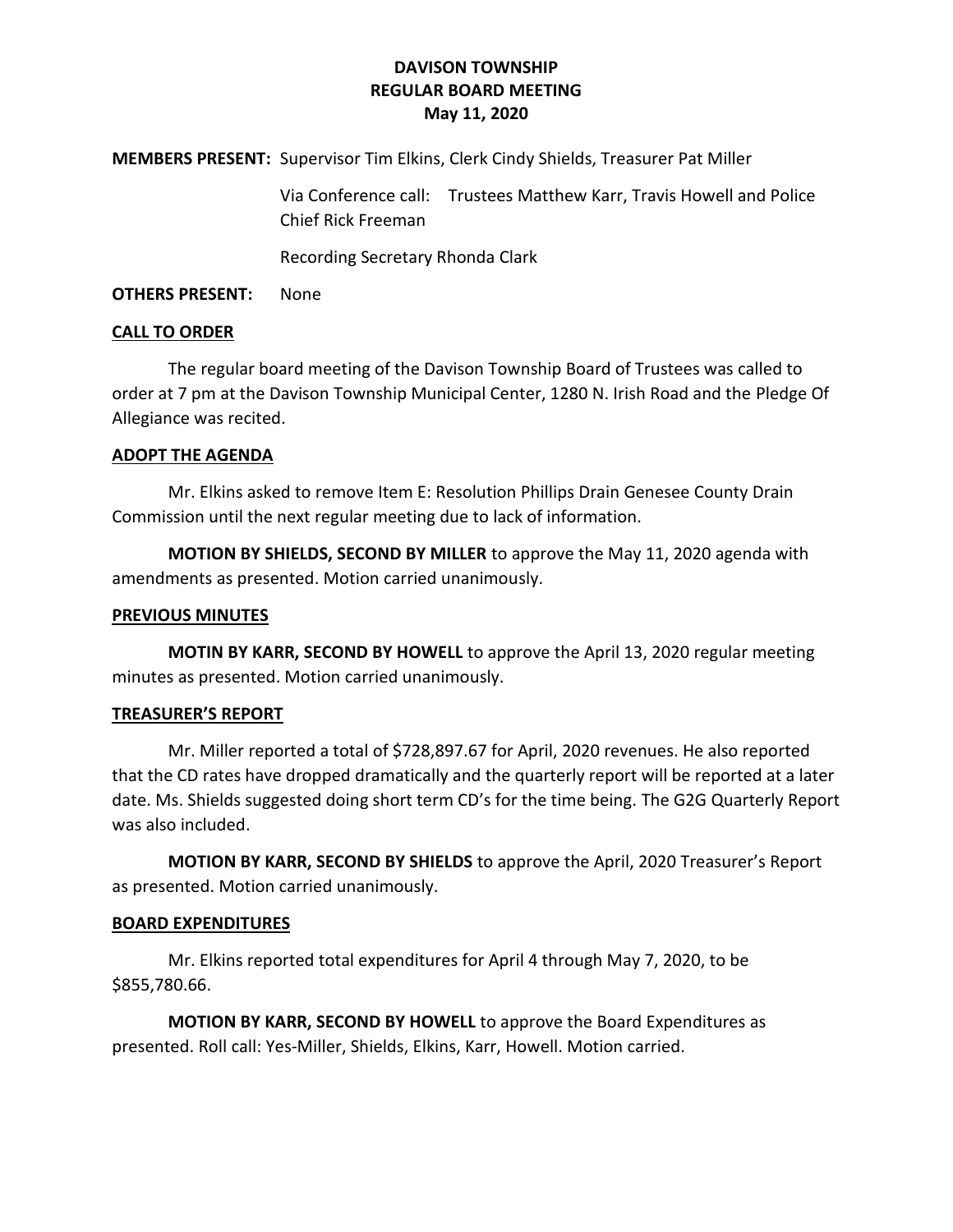# **DAVISON TOWNSHIP REGULAR BOARD MEETING May 11, 2020**

#### **PUBLIC COMMENT**

The public comment period was opened at 7:05 pm and there were no comments.

#### **UNFINISHED BUSINESS**

None

## **NEW BUSINESS**

## **2021-2023 CDBG Cooperative Agreement**

Ms. Shields explained this letter of agreement will allow the township to remain in the CDBG Program for fiscal years 2021-2023. She recommended the board's approval of the Clerk's signature on the letter of agreement.

**MOTION BY ELKINS, SECOND BY KARR** to approve the Clerk's signature on the May 11, 2020 Genesee County Community Development Block Grant Program Cooperative Agreements for Fiscal Years 2021-2023 as presented. Motion carried unanimously.

## **2020-2021 Senior Center Budget**

Mr. Elkins presented the 2020-2021 Senior Authority Budget. Davison Township's contribution will be \$50,156. The increase this year is due to the need to replace the HVAC System at the Center and an additional MERS contribution. The additional pension contribution is part of an ongoing plan to meet the state required funding levels. There was discussion about Richfield Township contributing with CDBG funding for the past two years.

**MOTION BY SHIELDS, SECOND BY MILLER** to approve the 2020-2021 Senior Center Budget as presented. Roll call: Yes- Shields, Elkins, Karr, Howell, Miller. Motion carried.

## **Set Township Budget Workshop Date**

The board discussed holding the Budget Workshop on May 27 or 28, 2020. It was decided to hold the meeting on May 27, 2020 at 10 am.

## **Set Public Hearing for 2020-2021 Township Budget**

Mr. Elkins suggested holding the public hearing at the next regular board meeting on June 8, 2020.

**MOTION BY ELKINS, SUPPORT BY SHIELDS** to set the Public Hearing for the 2020-2021 Township Budget on June 8, 2020 at 7:05 pm. Motion carried unanimously.

## **Employee Cell Phone Allowance Policy #2020-01**

Clerk Shields presented this policy which reflects long standing practice but has never been in written policy before. She stated that employees who are out in the field or at various